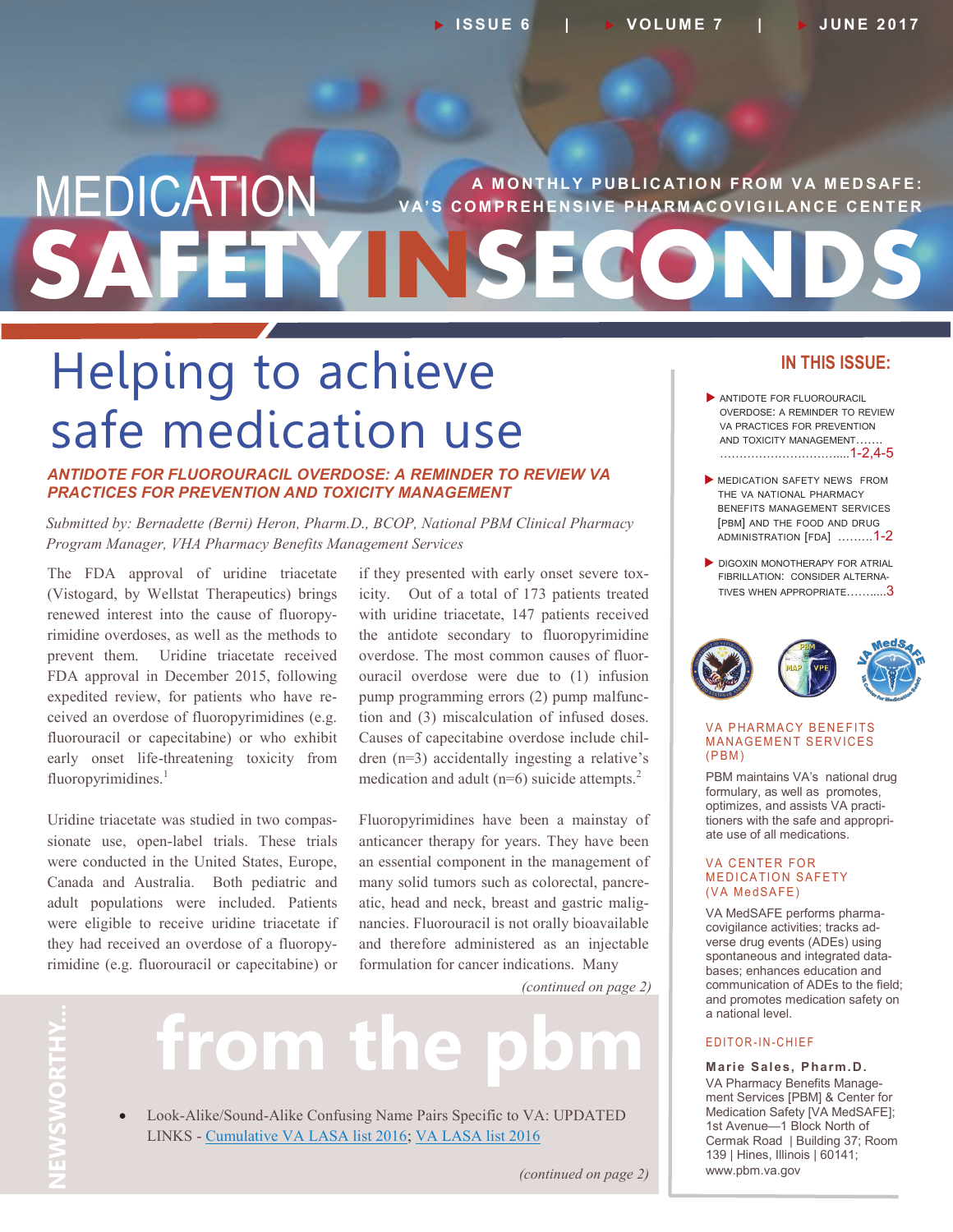# **from the fda**

*(continued from page 1)*

#### **CONTRAST AGENTS**

[FDA identifies no harmful effects to date with brain retention of gadolinium](https://www.fda.gov/Drugs/DrugSafety/ucm559007.htm)-based contrast agents for MRIs; [review to continue](https://www.fda.gov/Drugs/DrugSafety/ucm559007.htm)

#### 5/22/2017

FDA evaluated adverse event reports associated with gadolinium-based contrast agents (GBCAs) in scientific publications and those submitted to FDA. These publications and reports show gadolinium retention in organs such as the brain, bones, and skin, with *linear* GBCAs causing collection of more gadolinium in the brain compared to *macrocyclic* GBCAs. FDA's review did not identify adverse health effects related to this brain retention. A recent review by the Pharmacovigilance Risk Assessment Committee (PRAC) of the European Medicines Agency (EMA) also observed no adverse health effects with gadolinium retention in the brain, but that Committee recommended suspending the marketing authorization of certain *linear* GBCAs because they cause a greater retention of gadolinium in the brain compared to *macrocyclic* GBCAs. FDA continues to assess this safety issue and will update the public when new information becomes available.

As previously stated in [Issue 7; Volume 5; July/August 2015](https://www.pbm.va.gov/PBM/vacenterformedicationsafety/newsletter/Medication_Safety_in_Seconds_Jul_Aug_2015_FINAL.pdf) FDA continues to recommend that providers should:

- Consider limiting GBCA use to clinical circumstances in which the additional information provided by the contrast is necessary; and
- Reassess the necessity of repetitive GBCA MRIs in established treatment protocols.

#### **ENDOCRINOLOGY**

[FDA updates warnings for oral and injectable fluoroquinolone antibiotics due to disabling side effects](https://www.fda.gov/Drugs/DrugSafety/ucm511530.htm) 05/10/2017

FDA continues to review fluoroquinolone antibiotics. Findings from published studies and patient cases identified by the FDA do not support reports that these medicines may result in retinal detachment or aortic aneurysm and aortic dissection. FDA will update the public as needed.

## Helping to achieve safe medication use

#### *ANTIDOTE FOR FLUOROURACIL OVERDOSE: A REMINDER TO REVIEW VA PRACTICES FOR PREVENTION AND TOXICITY MANAGEMENT*

#### *(continued from page 1)*

regimens include fluorouracil given as intermittent bolus doses, or as continuous intravenous infusions. Depending on the disease and regimen, continuous intravenous infusions of fluorouracil may be delivered over 24 – 120 hours or lower doses can be given over 21 days as an adjunct to radiation therapy.

The National Institutes of Health reports more than a quarter million Americans receive fluorouracil annually. Approximately 8000 have a toxic reaction and  $\sim$  1300 die due to toxicity.<sup>3</sup> The recent availability of a commercial antidote is a good reminder to evaluate practices for dispensing and administering fluorouracil in our VA facilities. Despite best practices, overdoses may occur. In addition to optimizing our procedures to *prevent* overdose, procedures to *manage* a suspect overdose are equally important. The Acute Care ISMP newsletter reminds us of steps to prevent errors as well as manage toxicity.<sup>5</sup>

#### **Preventing Errors**

- *Prescriptive orders should be clear.* Fluorouracil should be ordered as a single daily dose with instructions to infuse continuously over a specific time period (e.g. number of days or hours).
- *Ensure chemotherapy competency.* Review certification processes of all staff who order, dispense and administer chemotherapy. Ensure that an appropriate level of competency is achieved before staff work independently and maintained while working with chemotherapy.
- *Utilize infusion pumps with safeguards.* The need to infuse a drug over a prolonged period necessitates the use of programmable infusion pumps. Use only one type of ambulatory pump throughout the facility, to avoid confusion and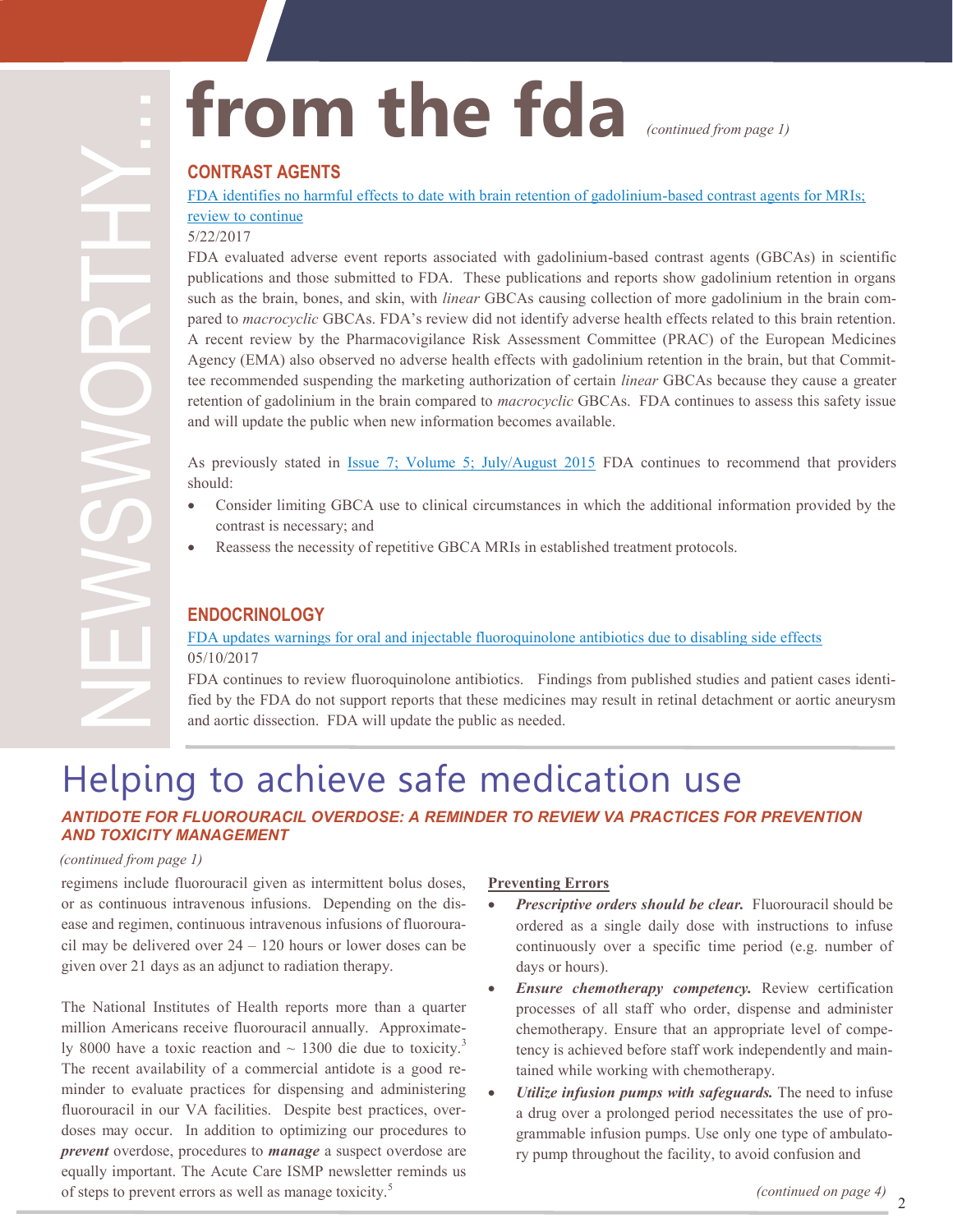### Getting the most from our safety surveillance *DIGOXIN MONOTHERAPY FOR ATRIAL FIBRILLATION: CONSIDER ALTERNATIVES WHEN APPROPRIATE*

#### *Submitted by: Muriel Burk, Pharm.D.*

Recent findings on all-cause mortality in patients with atrial fibrillation (AF) in the absence of heart failure (HF) prompted a medication use evaluation (MUE) of digoxin monotherapy within the VA. Results from TREAT-AF (The Retrospective Evaluation and Assessment of Therapies in Atrial Fibrillation), a study that evaluated data in Veteran patients, suggested an association between treatment with digoxin and mortality.<sup>1</sup> Results of this analysis, along with additional retrospective evaluations, may have implications for clinical practice, especially in patients prescribed digoxin for rate control in AF, and where other effective therapies are available, although, data are conflicting.<sup>2-6</sup>

| <b>Analysis</b>                                  | <b>All-Cause Mortality</b><br><b>HR (95% CI)</b> | p-value            |
|--------------------------------------------------|--------------------------------------------------|--------------------|
| $TREAT-AF1$                                      |                                                  |                    |
| Digoxin vs. No Digoxin                           | 1.21 $(1.17 \text{ to } 1.25)$                   | < 0.001            |
| HF diagnosis                                     | 1.28 (1.21 to 1.36)                              | NS for interaction |
| AFFIRM (Whitbeck et al) <sup>3</sup>             |                                                  |                    |
| Digoxin vs. No Digoxin                           | 1.41 $(1.19 \text{ to } 1.67)$                   | < 0.001            |
| HF diagnosis                                     | 1.41 (1.09 to 1.84)                              | 0.010              |
| No HF diagnosis                                  | 1.37 (1.05 to 1.79)                              | 0.019              |
| <b>AFFIRM</b> (Gheorghiade et al) <sup>4</sup>   |                                                  |                    |
| Digoxin vs. No Digoxin                           | $1.06(0.83 \text{ to } 1.37)$                    | 0.640              |
| HF diagnosis                                     | $1.08$ (0.80 to 1.47)                            | 0.609              |
| No HF diagnosis                                  | $1.08(0.69 \text{ to } 1.69)$                    | 0.743              |
| RACE II <sup>*</sup> (Mulder et al) <sup>5</sup> |                                                  |                    |
| Digoxin vs. No Digoxin                           | $0.41$ (0.19 to 0.89)                            | <b>NA</b>          |

*\* Included patients with HF (~ 65% NYHA Class I; ~ 30% Class II; ~ 5% Class III)* 

The goal of this MUE was to assess Veterans with AF without HF, who were on digoxin monotherapy with no prior or concomitant use of guideline-preferred therapies, beta blockers or non-dihydropyridine calcium channel blockers (target population). Volunteer VA Medical Centers (VAMCs) conducted chart reviews to confirm target population criteria and collect the following data: contraindications to preferred AF therapy; indication, dose, and duration of digoxin therapy; monitoring of serum chemistries and digoxin levels; prescriber specialty; demographics. Reviewers used clinical judgment to adjudicate whether a patient could benefit from discontinuation of digoxin and initiation of preferred therapy. The abstraction tool created site-level summaries that were submitted to the coordinating center where they were averaged for report.

Sixteen VAMCs reviewed 323 patients meeting criteria. The mean patient age was 80 years, and 72% of patients were comanaged by VA and non-VA physicians. Many (64%) received care at a VA community-based outreach clinic. Digoxin prescriptions were first ordered by primary care in 58% of patients

and renewed by primary care in 92%. Eighty-eight percent had a documented indication for digoxin, while 3% had a documented risk/benefit assessment for digoxin monotherapy. Fifty-eight percent had been on digoxin for > 6 years. Contraindications or past intolerance to preferred therapy was documented in 6%. Co -morbidity of potential concern was present in 44% of patients. Reviewers adjudicated that 61% of patients would benefit from re-evaluation of digoxin therapy.

Results revealed that few patients on digoxin monotherapy had a contraindication to treatment with current preferred AF therapy. The cohort's long duration of digoxin therapy and advanced age likely reflect prescribing habits from an era with different treatment standards for AF. The high rates of co-management and primary care renewals present an opportunity for provider education, and suggest the need for improved VA/non-VA provider communication.

Providers should recognize that digoxin is not recommended as first-line therapy for AF to control ventricular rate; rather, beta blockers or nondihydropyridine (non-DHP) calcium channel blockers (CCB) are preferred.<sup>7</sup> Digoxin may be considered in combination with a beta blocker or non-DHP CCB for patients not controlled on initial therapy. Digoxin can be beneficial in patients with Heart Failure with reduced Ejection Fraction (HF*r*EF), unless contraindicated, to decrease hospitalizations for  $HF.<sup>8</sup>$ 

#### **REFERENCES:**

- 1. Turakhia MP, Santangeli P, Winkelmeyer WC, et al. Increased mortality associated with digoxin in contemporary patients with atrial fibrillation: findings from the TREAT-AF study. J Am Coll Cardiol 2014;64:660-8.
- 2. The AFFIRM Investigators. Relationships between sinus rhythm, treatment, and survival in the atrial fibrillation follow-up investigation of rhythm management (AFFIRM) study. Circulation. 2004;109:1509-13.
- 3. Whitbeck MG, Charnigo RJ, Khairy P, et al. Increased mortality among patients taking digoxin-analysis from the AFFIRM study. Eur Heart J. 2012.doi:10.1093/eurheart/ehs348.
- 4. Gheorghiade M, Fonarow GC, van Veldhuisen DJ, et al. Lack of evidence of increased mortality among patients with atrial fibrillation taking digoxin: findings from post hoc propensity-matched analysis of the AFFIRM trial. Eur Heart J. 2013.doi:10.1093/eurheart/eht120.
- 5. Mulder BA, Van Veldhuisen DJ, Crijns HJGM, et al., for the RACE II Investigators. Digoxin in patients with permanent atrial fibrillation: data from the RACE II study. Heart Rhythm. 2014;11:1543-50.
- 6. Vamos M, Erath JW, Hohnloser SH. Digoxin-associated mortality: a systematic review and meta-analysis of the literature. Eur Heart J. 2015.doi:10.1093/eurheartj/ehv143
- 7. January CT, Wann LS, Alpert JS, et al. 2014 AHA/ACC/HRS guideline for the management of patients with atrial fibrillation: a report of the American College of Cardiology/American Heart Association Task Force on Practice Guidelines and the Heart Rhythm Society. Circulation 2014;129:1-123.
- 8. Yancy CW, Jessup M, Bozkurt B, et al. 2013 ACCF/AHA guideline for the management of heart failure: a report of the American College of Cardiology Foundation/American Heart Association Task Force on Practice Guidelines. J Am Coll Cardiol 2013 June 5 [E-pub ahead of print].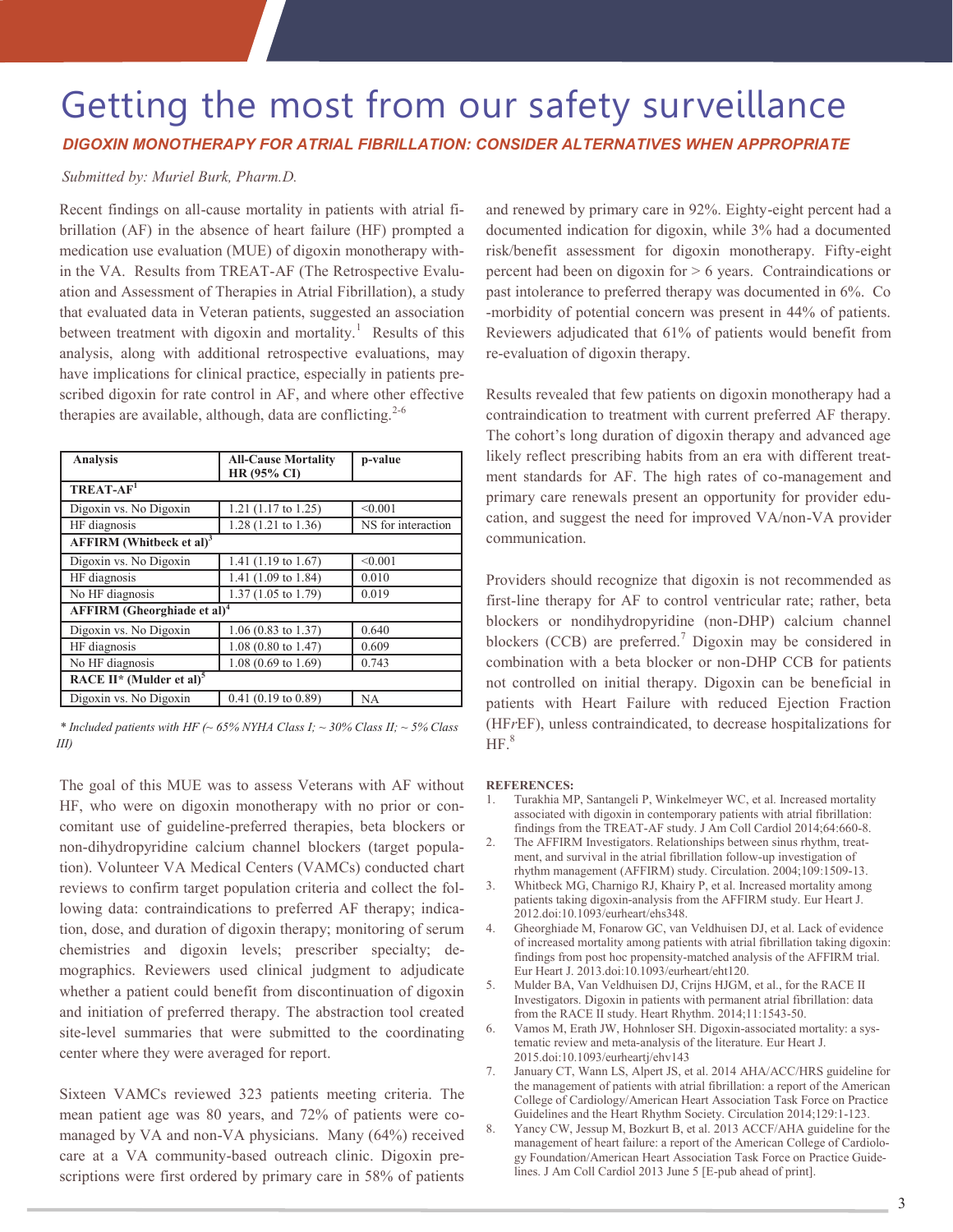## Helping to achieve safe medication use

#### *ANTIDOTE FOR FLUOROURACIL OVERDOSE: A REMINDER TO REVIEW VA PRACTICES FOR PREVENTION AND TOXICITY MANAGEMENT*

#### *(continued from page 2)*

maintain consistency. Technology of infusion pumps has evolved over time, with programs capable of alerting clinicians of potential unsafe therapy during pump programming. Smart pumps, as they are commonly called, include dose error-reduction software to maximize safety features such as dose alerts, dosing, flow rate limits and operator feedback. One of the ISMP Safety Best Practices for 2016- 2017 includes the use of programmable infusion pumps with dose error-reduction software for the administration of high-alert intravenous infusions. High-alert medications are defined as those drugs that bear a heightened risk of causing significant patient harm if given in error. $6$ 

- *Educate staff and validate competency.* Staff education for programming and connecting infusion pumps is essential. Ensure ongoing competency validation is maintained.
- *Enhance independent double checks.* Encourage the staff to use critical thinking skills while preparing and checking chemotherapy. Devise a structured process to perform and document independent double checks following preparation and prior to administration. Consider the use of checklists to help facilitate the order check process. As there may be times when only one practitioner is on duty, develop a process so that staff may conduct and document independent double checks, if necessary.
- *Standardize pharmacy labels.* Ensure prominent display of key information necessary to program an infusion pump (e.g. total volume, concentration, hourly rate of infusion) on the pharmacy label. Eliminate extraneous information that may lead to confusion (e.g. milliliters [mL] per 24 hours). Communicate infusion rates as an hourly rate only and verify that the specific version of your infusion devices used by your institution allow programming in mL per hour.
- *Educate patients.* Teach patients and caregivers about the drug they are prescribed. If receiving fluorouracil via infusion pump, inform patients and caregivers about the total dose, and length of time the infusion should last. Instruct them to report symptoms and to call with questions or concerns. Periodically check in on them to ensure the drug volume is not infusing too quickly.

#### **Managing Toxicity**

 *Develop treatment protocols for overdose situations.* Establish a plan so that decisions can be made promptly when an overdose is identified. Another ISMP New Best Practice for 2016-2017 includes having appropriate antidotes, reversal and rescue agents readily available. In addition, standardized protocols and/or order sets should be in place to facilitate emergency use, as well as readily available instructions for use.<sup>6</sup> Clear instructions on how to obtain uridine triacetate should be available within inpatient and outpatient oncology areas, the emergency department and the pharmacy. Uridine triacetate is on the VA National Formulary with Criteria for Emergency Use. The Criteria also contain VA ordering information, as well as dosing and administration for either oral or enteral routes. This document may be accessed internally within the VA system via: [https://](https://vaww.cmopnational.va.gov/cmop/PBM/Clinical%20Guidance/Forms/AllItems.aspx?RootFolder=%2Fcmop%2FPBM%2FClinical%20Guidance%2FCriteria%20For%20Use&FolderCTID=0x0120006BA3B2280F536A41A2C5A1B0F4AFC943&View=%7b43999405-C9A2-47A4-AE17-15518717FA3E%7d) [vaww.cmopnational.va.gov/cmop/PBM/Clinical%](https://vaww.cmopnational.va.gov/cmop/PBM/Clinical%20Guidance/Forms/AllItems.aspx?RootFolder=%2Fcmop%2FPBM%2FClinical%20Guidance%2FCriteria%20For%20Use&FolderCTID=0x0120006BA3B2280F536A41A2C5A1B0F4AFC943&View=%7b43999405-C9A2-47A4-AE17-15518717FA3E%7d) [20Guidance/Forms/AllItems.aspx?RootFolder=%2Fcmop%](https://vaww.cmopnational.va.gov/cmop/PBM/Clinical%20Guidance/Forms/AllItems.aspx?RootFolder=%2Fcmop%2FPBM%2FClinical%20Guidance%2FCriteria%20For%20Use&FolderCTID=0x0120006BA3B2280F536A41A2C5A1B0F4AFC943&View=%7b43999405-C9A2-47A4-AE17-15518717FA3E%7d) [2FPBM%2FClinical%20Guidance%2FCriteria%20For%](https://vaww.cmopnational.va.gov/cmop/PBM/Clinical%20Guidance/Forms/AllItems.aspx?RootFolder=%2Fcmop%2FPBM%2FClinical%20Guidance%2FCriteria%20For%20Use&FolderCTID=0x0120006BA3B2280F536A41A2C5A1B0F4AFC943&View=%7b43999405-C9A2-47A4-AE17-15518717FA3E%7d) [20Use&FolderCTID=0x0120006BA3B2280F536A41A2C5](https://vaww.cmopnational.va.gov/cmop/PBM/Clinical%20Guidance/Forms/AllItems.aspx?RootFolder=%2Fcmop%2FPBM%2FClinical%20Guidance%2FCriteria%20For%20Use&FolderCTID=0x0120006BA3B2280F536A41A2C5A1B0F4AFC943&View=%7b43999405-C9A2-47A4-AE17-15518717FA3E%7d) [A1B0F4AFC943&View={43999405](https://vaww.cmopnational.va.gov/cmop/PBM/Clinical%20Guidance/Forms/AllItems.aspx?RootFolder=%2Fcmop%2FPBM%2FClinical%20Guidance%2FCriteria%20For%20Use&FolderCTID=0x0120006BA3B2280F536A41A2C5A1B0F4AFC943&View=%7b43999405-C9A2-47A4-AE17-15518717FA3E%7d)-C9A2-47A4-AE17- [15518717FA3E}](https://vaww.cmopnational.va.gov/cmop/PBM/Clinical%20Guidance/Forms/AllItems.aspx?RootFolder=%2Fcmop%2FPBM%2FClinical%20Guidance%2FCriteria%20For%20Use&FolderCTID=0x0120006BA3B2280F536A41A2C5A1B0F4AFC943&View=%7b43999405-C9A2-47A4-AE17-15518717FA3E%7d)

- *Recognize overdoses and toxicity promptly.* Staff who administer and/or monitor patients who receive fluorouracil should be aware of the signs and symptoms of early onset drug toxicity and overdose. Education to those who triage calls from patients regarding the onset and severity of fluoropyrimidine-related signs and symptoms is essential to prompt management of potentially serious clinical situations. $4, 5$
- *Provide prompt treatment.* When an overdose or earlyonset toxicity is identified, uridine triacetate should be administered within 96 hours of the overdose. Establish an account for your facility with Cardinal Health (pharmaceutical distributor) in advance of having to provide it for a first case to reduce delivery time. While awaiting procurement of the antidote, consider admitting patients to an inpatient unit and provide supportive care provided to reduce symptom severity. Examples of supportive care that may be needed include intravenous hydration, electrolyte replacement, management of diarrhea, mouth and skin care, granulocyte colony-stimulating factor administration, continuous cardiac monitoring.
- *Avoid contraindicated medications.* Drugs that might interfere with the clearance of fluorouracil or capecitabine should be avoided in these situations. Examples include metronidazole, leucovorin, cimetidine and thiazide diuretics.
- *Monitor patient closely post-hospitalization.* Fluorouracil overdoses may cause delayed toxicity, therefore patients should be closely monitored post-hospitalization for these delayed adverse effects, especially throughout the neutrophil nadir.<sup>7</sup> Use of human granulocyte colony stimulating factors and antibiotics may need to be extended.